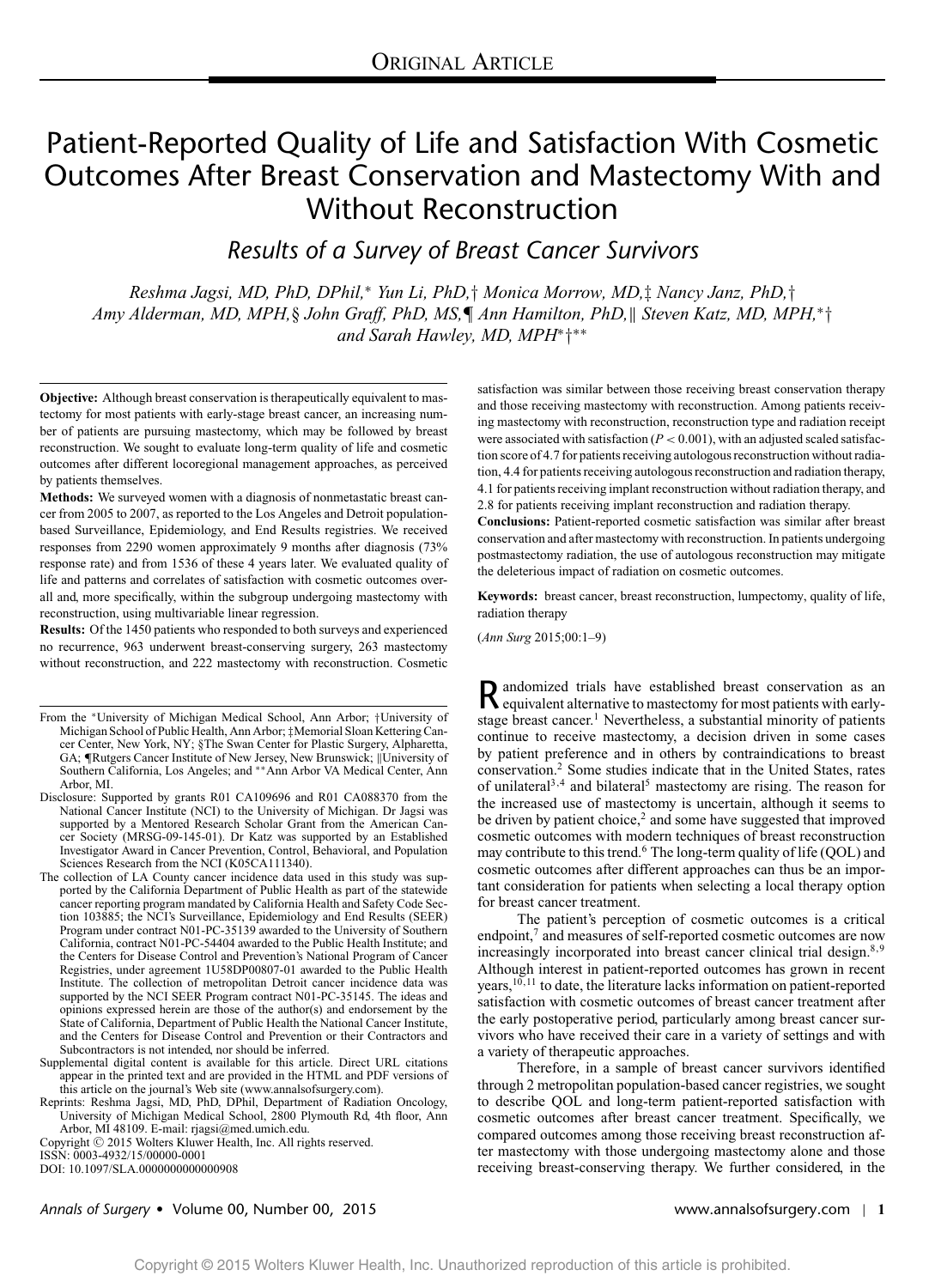subset of patients receiving reconstruction, whether reconstruction type, timing, or patient characteristics were associated with cosmetic satisfaction. Because of the potential implications for clinical practice, we were particularly interested in evaluating the hypothesis that the influence of reconstruction type or timing on patient outcomes might differ in those patients who receive postmastectomy radiotherapy as compared with those who do not.

# **METHODS**

# **Sample**

We conducted a longitudinal, multicenter cohort study of women with a diagnosis of breast cancer in metropolitan Los Angeles and Detroit. Patients aged 20 to 79 years and with a diagnosis of stage 0-III breast cancer between June 2005 and February 2007, as reported to the National Cancer Institute's Surveillance, Epidemiology, and End Results (SEER) population-based program registries in those regions, were eligible for sample selection.

Patients were excluded if they had stage IV disease or could not complete a questionnaire in English or Spanish. Asian women in Los Angeles were excluded because of enrollment in other studies, as SEER protocol precludes patients from participating in more than 1 external study. Latina and black patients were oversampled to ensure sufficient minority representation.

# **Questionnaire Design and Content**

We developed original questionnaires after considering existing literature, measures previously developed to assess relevant constructs, and theoretical models.<sup>12–15</sup> We used standard techniques of content validation, including systematic review by design experts and cognitive pretesting with patients.

# **Data Collection**

After institutional review board approval, eligible patients were identified via rapid case ascertainment. After notifying physicians, we first surveyed 3133 patients a mean of 9 months after diagnosis (time from diagnosis to baseline survey return: mean = 288 days,  $SD = 100$ ). We then contacted all respondents approximately 4 years later to complete a follow-up survey (time from diagnosis to survey response: mean  $= 1524$  days,  $SD = 143$ ). To encourage response, we provided a \$10 cash incentive at each survey point and used a modified Dillman<sup>16</sup> method, including reminders to nonrespondents, achieving 73% and 68% response rates, respectively. All materials were sent in English and Spanish to those with Spanish surnames.17 Responses to the baseline and follow-up surveys were combined into a single data set, into which clinical data from SEER were merged. The evolution of the sample is detailed in Figure 1.

# **Measures**

We measured QOL using the validated FACT instrument, administered in the baseline and again in the follow-up survey. Our other key dependent variables were 2 measures of patient-reported satisfaction with cosmetic outcomes: one asked of all patients, and one specific to patients who received breast reconstruction (both derived from existing measures<sup>12–15</sup>); both were ascertained only in the follow-up survey to avoid assessing cosmetic outcomes soon after surgery. As more fully described in Supplementary Digital Content Appendix (available at [http://links.lww.com/SLA/A618\)](http://links.lww.com/SLA/A618), the first measure (Satisfaction With Breast Cosmetic Outcomes) was a scale derived from a battery of questions posed to all patients, regardless of surgery type, that began by asking, "In the past 7 days, how satisfied have you been with . . . " and included items for "how you look in the mirror clothed, the shape of your breast(s) when you are wearing a bra, the shape of your breast(s) when you are not wearing a bra, how normal you feel in your clothes, how comfortably your bras fit, and how you look in the mirror unclothed." The mean of the scale was  $3.33$  (SD = 1.02), with a minimum of 1 and maximum of 5. The Cronbach  $\alpha$  was 0.90, indicating high internal consistency in this scale.

The second measure of satisfaction (Satisfaction With Reconstruction Outcomes) was asked only of patients who reported that they had undergone breast reconstruction. Patients were asked to rate, from 1 (*very dissatisfied*) to 5 (*very satisfied*), their satisfaction with the overall results of reconstruction, reconstructed breast size, how natural the reconstructed breast(s) look, how the reconstructed breast(s) feel to touch, and how closely matched their breasts are to each other. The average of these 5 items was used to construct the scale. The scale ranged from 1 to 5, with a mean of 3.64 (SD = 1.27). The Cronbach  $\alpha$  was 0.91, indicating high internal consistency.

We considered several independent variables based upon our conceptual models. For analysis of the entire cohort, the key independent variable of interest was surgery type (breast conservation, mastectomy without reconstruction, or mastectomy with reconstruction). For analysis of the reconstructed subset, the key independent variables were reconstruction type (autologous tissue vs implantbased) and timing (immediate—at the same time as mastectomy vs delayed). We also evaluated a number of other independent variables for inclusion in the models, based on our conceptual framework of the factors believed to be relevant. This included clinical factors: SEERreported tumor size (grouped in 10-mm increments) and nodal stage and self-reported adjuvant treatments (radiation and chemotherapy), laterality of the mastectomy (unilateral vs bilateral), comorbidities (grouped as 0, 1, and 2 or more of the following proxies for vascular risk: stroke, myocardial infarction, diabetes, or chronic obstructive pulmonary disease), smoking, body mass index, and bra cup size at the time of diagnosis. This also included several sociodemographic factors determined in the baseline questionnaire: age (continuous), race/ethnicity (non-Hispanic white, non-Hispanic black, Latina, or other), educational status (high school or less, some college, or college graduate), family income at diagnosis (<\$20,000, \$20,000–\$70,000, >70,000, and unknown), insurance (none, Medicare, Medicaid, and other/private), and marital status (married or partnered vs not). Finally, we considered geographic site (Los Angeles vs Detroit) as an independent variable in the analyses.

# **Statistical Analyses**

After initial descriptive analyses, we conducted a longitudinal evaluation of QOL by surgery type and used 2 separate multivariable linear regressions to model cross-sectional long-term satisfaction with cosmetic outcomes: one for all patients and one for patients who underwent reconstruction alone. To achieve parsimony of the regression models, we used a backward variable selection method to eliminate the variables that did not reach the statistical significance level of 0.10. However, we retained certain variables of particular interest in the models regardless of the statistical significance; these variables included the key independent variables being investigated in the models (surgery type in the first model, reconstruction type, and timing in the second) and control variables for age and the level of education for both models. In addition, driven by our hypotheses, we explored potential interactions between reconstruction type and radiation receipt and those between reconstruction timing and radiation receipt. Where evidence of meaningful interactions was observed, we investigated the difference among the 4 fully interacted subgroups in the regression model.

As detailed in Supplementary Digital Content Appendix (available at [http://links.lww.com/SLA/A618\)](http://links.lww.com/SLA/A618), all statistical analyses incorporate weights to account for differential probabilities of sample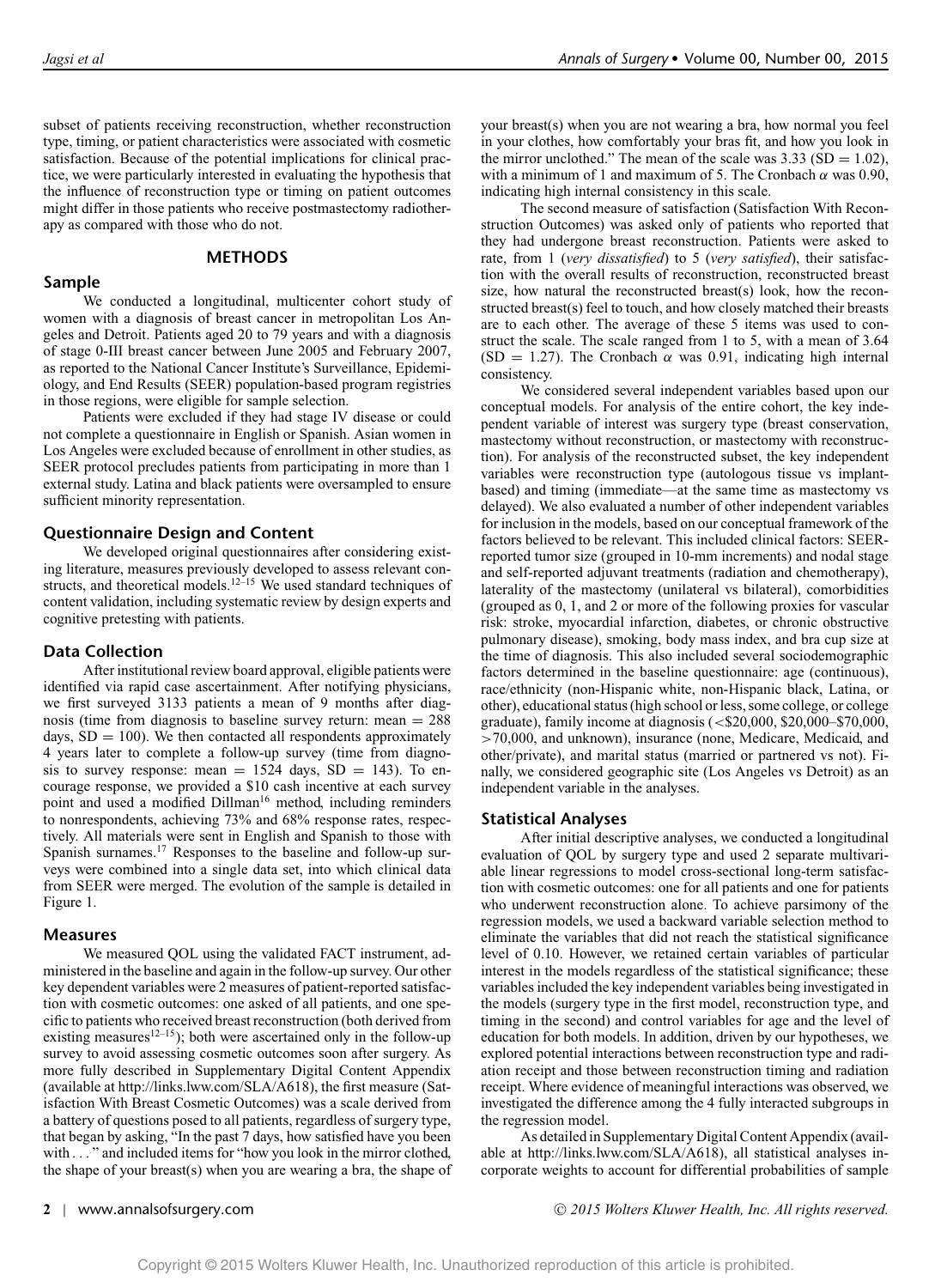

**FIGURE 1.** Patient flow into the study. It depicts the flow of patients into the study from those initially identified to the final analytic sample.

selection and nonresponse.<sup>18</sup> Weighting allows statistical inferences to be more representative of the target population. The jackknife resampling method was used to obtain estimates that are robust toward nonnormal distributions. All analyses used SAS software, version 9.3 (SAS Institute, Cary, NC), and R package, version 2.13 (Vienna, Austria).

# **RESULTS**

A total of 1536 patients completed both questionnaires; 86 were excluded because of tumor recurrence, leaving 1450 patients for the analysis of satisfaction with cosmetic outcomes. Table 1 presents the sociodemographic and clinical characteristics of the analyzed sample, along with treatments received. Median age was 58 years. A substantial proportion of the sample was black (17.3%) or Latina (39.5%). Educational attainment was high school or less for 42.2% of the sample, and 54.1% had stage 0 or I disease. The majority of patients ( $n = 963$ ; 63%) underwent breast-conserving therapy, with

the remainder fairly evenly divided between mastectomy alone  $(n =$  $263$ ) and mastectomy with reconstruction (n = 222).

Table 2 describes the QOL in our sample. We observed no significant differences in well-being by surgery type, except that there seemed to be a greater improvement in physical well-being by the time of the follow-up survey for patients who received mastectomy with breast reconstruction.

Table 3 presents a multivariable linear regression model of the scaled measure of Satisfaction With Breast Cosmetic Outcomes in the 1245 patients with complete variable information. Satisfaction was not significantly different between the group receiving breast conservation and the group receiving mastectomy with reconstruction with either implant technique or autologous technique. Satisfaction was slightly but significantly lower (0.38) (worse on a 5-point scale; 95% confidence interval,  $-0.56$  to  $-0.20$ ) in patients receiving mastectomy alone than those who received breast conservation. Other correlates of lower satisfaction were chemotherapy receipt, higher body mass index, smoking, and lower family income. As Figure 2

<sup>C</sup> *2015 Wolters Kluwer Health, Inc. All rights reserved.* www.annalsofsurgery.com | **3**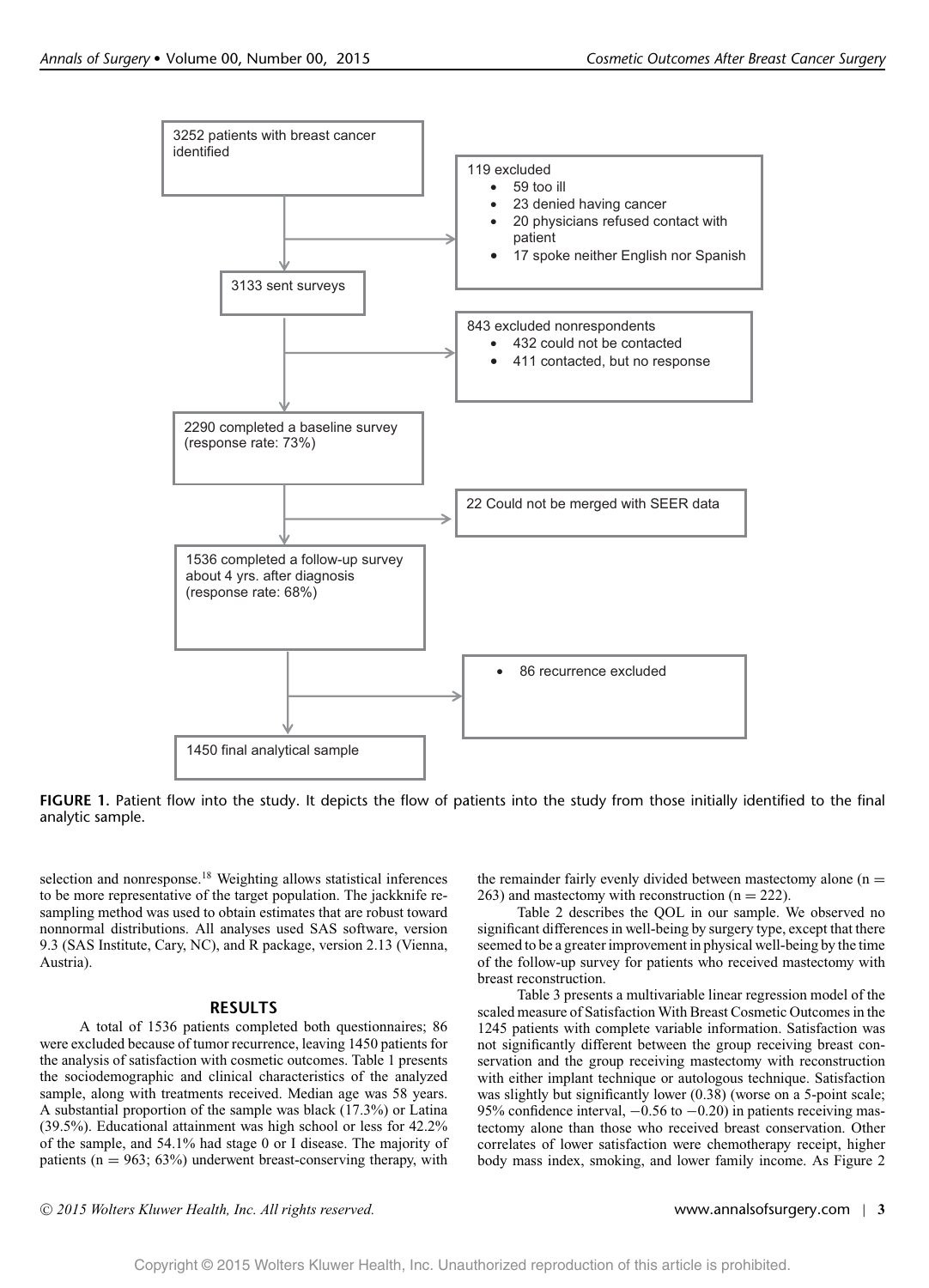## **TABLE 1.** Characteristics of Analyzed Sample ( $N = 1450$ ) **Mastectomy Without Mastectomy With Breast** Total **Reconstruction** Reconstruction **Characteristic n***†* **Weight %***‡* **n Weight %***‡* **n Weight %***‡* **n Weight %***‡ P***<sup>∗</sup>** *Patient characteristics* Age at diagnosis <br>  $\leq 46$   $\leq 46$   $\leq 217$   $\leq 16.8$   $\leq 27$   $\leq 11.8$   $\leq 72$   $\leq 34.9$   $\leq 118$   $\leq 14.1$ <46 217 16.8 27 11.8 72 34.9 118 14.1 46–55 411 27.3 50 19.7 90 38.5 271 27.2 56+ 816 55.7 186 68.5 60 26.6 568 58.4 Missing 6 0.2 0 . 0 . 6 0.3 Race  $< 0.001$ White 2012 714 43.3 111 36.7 122 46.9 481 44.8 Black 362 17.3 66 18.1 38 11.5 256 18.1 Latina, English-speaking 178 19.0 28 15.4 42 28.4 108 17.9 Latina, Spanish-speaking 196 20.5 58 29.8 20 13.2 118 19.2 Education  $< 0.001$ High school or less 536 42.2 129 55.3 45 22.7 361 42.5<br>
Some college 487 31.0 67 20.7 89 42.6 331 31.8 Some college  $487$   $31.0$   $67$   $20.7$   $89$   $42.6$   $331$   $31.8$ College graduate or more  $\begin{array}{ccccccccc}\n403 & 24.7 & 63 & 22.2 & 87 & 34.5 & 253 & 23.3 \\
24 & 2.1 & 4 & 1.8 & 1 & 0.2 & 18 & 2.4\n\end{array}$ Missing 24 2.1 4 1.8 1 0.2 18 2.4 Family income at the baseline survey  $< 0.001$ <\$20,000 246 18.6 67 24.9 17 7.4 162 19.2 \$20,000–\$69,999 534 35.4 88 32.1 79 37.8 366 36.1 \$70,000+ 407 25.5 47 16.1 99 41.8 261 24.9 Missing 263 20.5 61 26.9 27 13.1 174 19.9 Insurance  $< 0.001$ None 85 7.9 26 12.0 13 6.2 46 6.9 Medicaid 127 10.9 35 15.6 12 6.2 80 10.4 Medicare 343 22.5 84 30.1 15 4.3 242 24.1 Other 840 54.4 105 36.7 178 81.8 557 54.0 Missing 55 4.3 13 5.7 4 1.5 38 4.6 Marital status and the contract of the contract of the contract of the contract of the contract of the contract of the contract of the contract of the contract of the contract of the contract of the contract of the contrac Not married or partnered  $\begin{array}{cccc} 611 & 41.7 & 123 & 44.9 & 72 & 33.3 & 415 & 42.5 \\ 828 & 57.4 & 138 & 54.4 & 150 & 66.7 & 539 & 56.3 \end{array}$ Married or partnered 828 57.4 138 54.4 150 66.7<br>Missing 11 0.9 2 0.6 0 Missing 11 0.9 2 0.6 0 . 9 1.2 Comorbidity <0.001 0 1157 80.1 185 72.1 202 92.0 768 80.0 1 227 15.5 58 19.5 15 5.6 154 16.6  $\geq$ 2 66 4.4 20 8.5 5 2.4 41 3.4 Smoking history **0.582** No 1229 86.5 222 85.7 187 85.4 818 87.0 Yes 207 12.3 38 12.7 35 14.6 134 11.6 Missing 14 1.2 3 1.5 0 . 11 1.4 BMI  $<$ 0.001 <25 408 29.7 71 27.5 89 44.8 248 26.8 25–31 514 35.3 76 30.8 72 30.9 365 38.0 >31 442 29.4 101 36.7 50 19.8 291 29.3 Missing 86 5.6 15 5.1 11 4.5 59 5.8 Prediagnosis bra cup size 0.312<br>
A or B 0.312<br>
A or B 0.312<br>
A or B 0.312 A or B 436 30.2 89 31.7 79 37.2 268 28.1 C 509 36.0 94 37.4 71 34.3 344 36.1 D or greater 415 27.6 67 25.4 64 24.9 284 29.2 Missing 6.7 6.9 6.9 6.1 13 5.5 8 3.6 67 6.7 Geographic site and the contract of the contract of the contract of the contract of the contract of the contract of the contract of the contract of the contract of the contract of the contract of the contract of the contra Los Angeles 794 79.0 160 82.4 115 78.2 518 78.1 Detroit 656 21.0 103 17.6 107 21.8 445 21.9 *Tumor and treatment characteristics* Stage <0.001 0 366 18.6 37 9.5 62 20.5 267 21.3 I 537 35.5 75 25.3 58 23.3 403 42.2 II 411 33.9 92 38.8 72 39.9 247 30.8 III 128 11.3 57 24.8 30 16.3 40 5.1 Missing 8 0.7 2 1.6 0 . 6 0.6 (*continued*)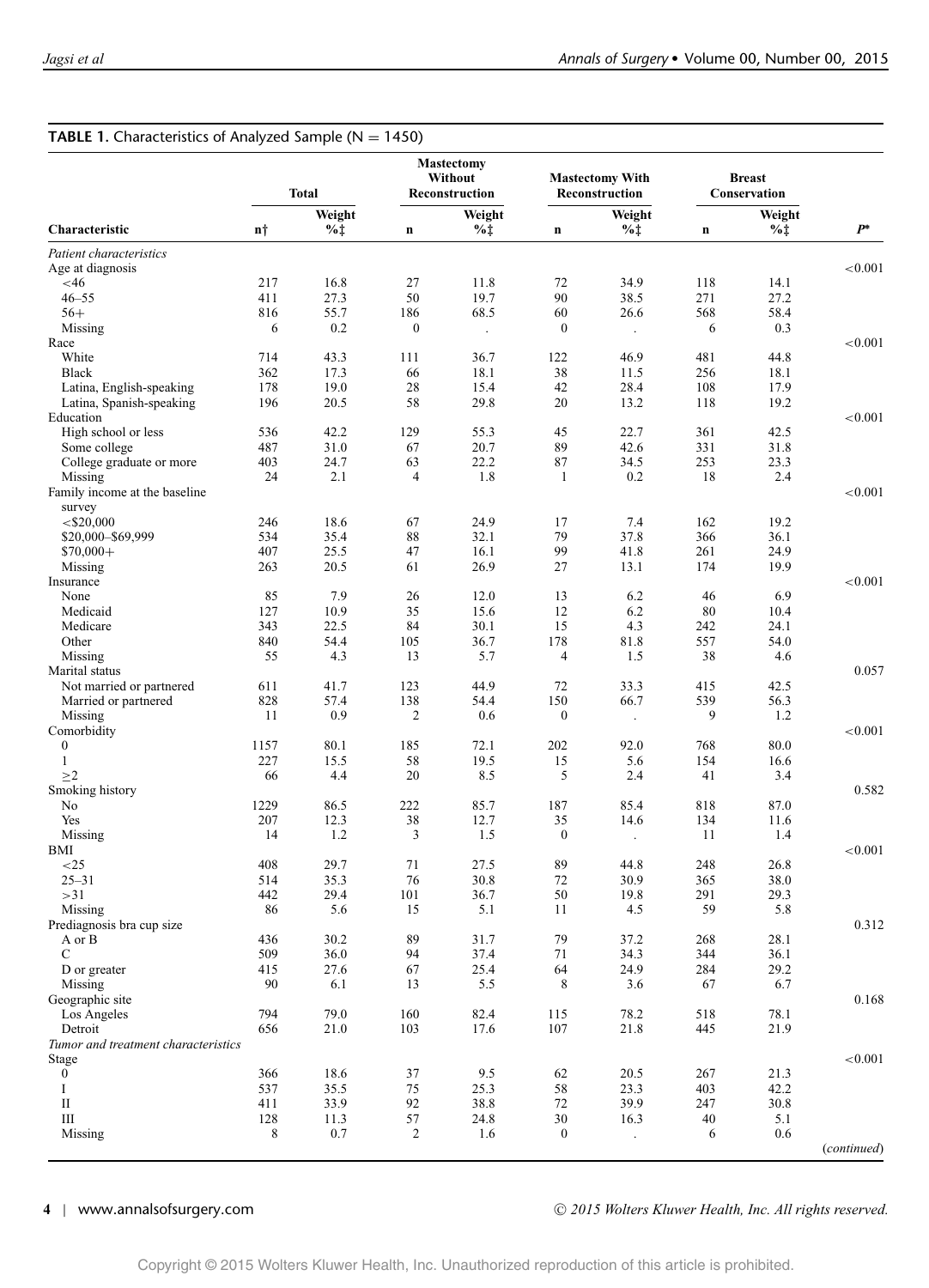# **TABLE 1.** (*Continued*)

| <b>Characteristic</b> | <b>Total</b> |                            | <b>Mastectomy Without</b><br>Reconstruction |                            | <b>Mastectomy With</b><br>Reconstruction |                           | <b>Breast</b><br>Conservation |                           |         |
|-----------------------|--------------|----------------------------|---------------------------------------------|----------------------------|------------------------------------------|---------------------------|-------------------------------|---------------------------|---------|
|                       | n†           | Weight<br>$% \updownarrow$ | n                                           | Weight<br>$% \updownarrow$ | $\mathbf n$                              | Weight<br>$% \frac{1}{4}$ | n                             | Weight<br>$% \frac{1}{4}$ | $P^*$   |
| Bilateral mastectomy  |              |                            |                                             |                            |                                          |                           |                               |                           | < 0.001 |
| No                    | 1302         | 89.2                       | 225                                         | 85.3                       | 153                                      | 68.8                      | 924                           | 95.8                      |         |
| Yes                   | 110          | 8.1                        | 25                                          | 10.4                       | 67                                       | 30.7                      | 18§                           | 1.7                       |         |
| Missing               | 38           | 2.8                        | 13                                          | 4.3                        | 2                                        | 0.5                       | 21                            | 2.5                       |         |
| Radiation receipt     |              |                            |                                             |                            |                                          |                           |                               |                           | < 0.001 |
| Yes                   | 1007         | 67.6                       | 84                                          | 35.6                       | 60                                       | 27.5                      | 863                           | 88.8                      |         |
| N <sub>0</sub>        | 387          | 29.7                       | 162                                         | 60.7                       | 160                                      | 71.8                      | 64                            | 8.4                       |         |
| Missing               | 56           | 2.7                        | 17                                          | 3.7                        | $\overline{2}$                           | 0.6                       | 36                            | 2.8                       |         |
| Chemotherapy receipt  |              |                            |                                             |                            |                                          |                           |                               |                           | < 0.001 |
| Yes                   | 659          | 52.1                       | 158                                         | 63.9                       | 120                                      | 65.0                      | 380                           | 44.8                      |         |
| No                    | 737          | 45.6                       | 98                                          | 34.9                       | 100                                      | 34.3                      | 539                           | 52.3                      |         |
| Missing               | 54           | 2.2                        | 7                                           | 1.2                        | $\overline{2}$                           | 0.7                       | 44                            | 2.9                       |         |

∗*P* value represents significance of differences in covariate by surgery subgroup.

†Number and weighted % values do not add up to 1450 (100%) because of missing values.

‡Weighted % values weighted by disproportionate survey sampling and nonresponse.

§A small number of patients who initially had breast-conserving therapy went on to have bilateral mastectomy by the time of the 4-year survey; 12 of those underwent this so to prevent future breast cancer and 6 did so for contralateral cancer diagnosis.

BMI indicates body mass index.

# **TABLE 2.** Quality of Life as Measured by FACT<sup>∗</sup>

|                       |         | <b>Mastectomy, No</b><br>Reconstruction |         | <b>Mastectomy With</b><br><b>Reconstruction</b> |         | <b>Breast</b><br>Conservation |                  |
|-----------------------|---------|-----------------------------------------|---------|-------------------------------------------------|---------|-------------------------------|------------------|
|                       | Mean    | SE                                      | Mean    | <b>SE</b>                                       | Mean    | SE                            | $\boldsymbol{P}$ |
| Physical well-being   |         |                                         |         |                                                 |         |                               |                  |
| T1                    | 24.13   | 0.74                                    | 23.67   | 0.83                                            | 23.68   | 0.54                          | 0.09             |
| T <sub>2</sub>        | 25.82   | 0.61                                    | 26.94   | 0.60                                            | 26.06   | 0.44                          | 0.34             |
| Change                | 3.91    | 0.51                                    | 5.22    | 0.50                                            | 4.17    | 0.37                          | 0.02             |
| Social well-being     |         |                                         |         |                                                 |         |                               |                  |
| T1                    | 22.04   | 0.56                                    | 22.79   | 0.62                                            | 21.98   | 0.42                          | 0.30             |
| T <sub>2</sub>        | 19.56   | 0.50                                    | 20.50   | 0.54                                            | 20.00   | 0.38                          | 0.24             |
| Change                | $-2.21$ | 0.41                                    | $-1.69$ | 0.47                                            | $-1.81$ | 0.30                          | 0.49             |
| Emotional well-being  |         |                                         |         |                                                 |         |                               |                  |
| T1                    | 18.78   | 0.73                                    | 18.73   | 0.70                                            | 19.61   | 0.42                          | 0.13             |
| T <sub>2</sub>        | 20.62   | 0.46                                    | 20.81   | 0.51                                            | 20.86   | 0.37                          | 0.83             |
| Change                | 1.47    | 0.40                                    | 1.68    | 0.45                                            | 1.65    | 0.33                          | 0.85             |
| Functional well-being |         |                                         |         |                                                 |         |                               |                  |
| T1                    | 21.76   | 0.79                                    | 21.05   | 0.78                                            | 22.60   | 0.79                          | 0.10             |
| T <sub>2</sub>        | 21.31   | 0.69                                    | 22.13   | 0.69                                            | 21.66   | 0.48                          | 0.51             |
| Change                | 2.02    | 0.60                                    | 2.65    | 0.65                                            | 1.86    | 0.46                          | 0.31             |

∗All means are adjusted means based on models that control for potentially significant confounders. Means are calculated at mean levels of body mass index, age, in non-Hispanic white patients who receive radiation but not chemotherapy, who lack major cardiovascular comorbidities, are nonsmokers, have high school or lower level of education, other/private insurance, tumor size >10 and  $\leq$ 20 mm, and negative lymph nodes.

FACT indicates Functional Assessment of Cancer Therapy; SE, standard error.

details, on the 5-point Satisfaction With Breast Cosmetic Outcomes scale, the adjusted scaled satisfaction score was 3.4 for patients receiving breast conservation, 3.6 for those receiving mastectomy with autologous reconstruction, 3.3 for patients receiving mastectomy with implant reconstruction, and 3.0 for patients receiving mastectomy without reconstruction.

Of the 222 patients who received mastectomy and reconstruction, 200 had complete variable information and were further evaluated. There were 53 patients who received radiation therapy (among whom 54% had received reconstruction with autologous technique and 48% had delayed timing of reconstruction) and 147 who did not (among whom 23% had received reconstruction with autologous technique and 29% had delayed timing of reconstruction).

Table 4 presents a linear regression model of the scaled measure of Satisfaction With Reconstruction Outcomes in patients who received mastectomy and reconstruction. We observed a substantial and statistically significant difference among 4 groups formed by the type of reconstruction procedure and receipt of radiation. In particular, patients who received implants with radiation had a markedly lower satisfaction than the patients in all other subgroups. The pattern across subgroups also suggested that satisfaction was higher for patients who received autologous reconstruction and those who did not receive radiation. As Figure 3 details, on the 5-point Satisfaction

<sup>C</sup> *2015 Wolters Kluwer Health, Inc. All rights reserved.* www.annalsofsurgery.com | **5**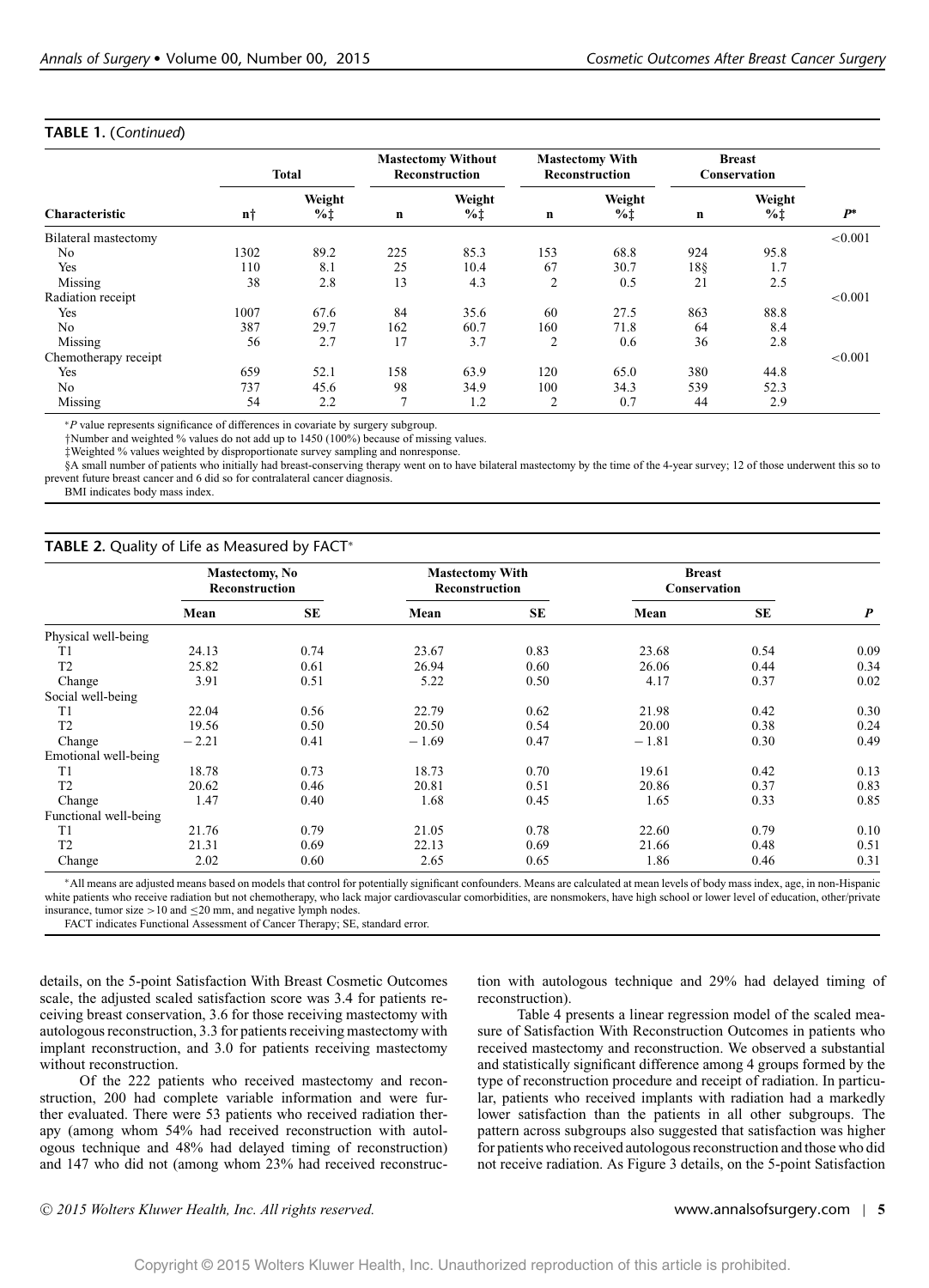|                                           | <b>Estimated</b> |              |                      |                  |
|-------------------------------------------|------------------|--------------|----------------------|------------------|
| Characteristic                            | Coefficient      | <b>SE</b>    | 95% CI               | $\boldsymbol{P}$ |
| Intercept                                 | 3.41             | 0.13         | 3.15 to 3.67         | < 0.001          |
| Surgical treatment                        |                  |              |                      | 0.0002           |
| Mastectomy without reconstruction         | $-0.38$          | 0.093        | $-0.56$ to $-0.20$   |                  |
| Mastectomy with autologous reconstruction | 0.21             | 0.16         | $-0.093$ to 0.52     |                  |
| Mastectomy with implant reconstruction    | $-0.12$          | 0.13         | $-0.38$ to 0.14      |                  |
| Breast conservation                       | $\Omega$         | $\Omega$     | $0$ to $0$           |                  |
| Chemotherapy                              | $-0.16$          | 0.071        | $-0.30$ to $-0.017$  | 0.028            |
| BMI <sup>+</sup>                          | $-0.027$         | 0.006        | $-0.038$ to $-0.016$ | < 0.0001         |
| Smoking                                   | $-0.26$          | 0.11         | $-0.46$ to $-0.048$  | 0.016            |
| $Age\$                                    | 0.003            | 0.003        | $-0.004$ to $0.010$  | 0.42             |
| Education                                 |                  |              |                      | 0.23             |
| High school or less                       | $-0.14$          | 0.093        | $-0.33$ to 0.038     |                  |
| Some college                              | $-0.11$          | 0.082        | $-0.28$ to 0.049     |                  |
| College or more                           | $\mathbf{0}$     | $\mathbf{0}$ | $0$ to $0$           |                  |
| Race                                      |                  |              |                      | 0.093            |
| White (non-Latina)                        | $\mathbf{0}$     | $\Omega$     | $0$ to $0$           |                  |
| <b>Black</b>                              | 0.20             | 0.084        | 0.039 to 0.37        |                  |
| Latina (English-speaking)                 | 0.015            | 0.097        | $-0.18$ to 0.21      |                  |
| Latina (Spanish-speaking)                 | 0.010            | 0.12         | $-0.22$ to 0.24      |                  |
| Family income at diagnosis                |                  |              |                      | 0.011            |
| $<$ \$20,000                              | $\mathbf{0}$     | $\mathbf{0}$ | $0$ to $0$           |                  |
| \$20,000 - \$70,000                       | 0.20             | 0.11         | $-0.023$ to 0.43     |                  |
| > \$70,000                                | 0.054            | 0.13         | $-0.19$ to 0.30      |                  |
| Unknown                                   | 0.34             | 0.13         | $0.092$ to $0.60$    |                  |

# **TABLE 3.** Linear Regression Model of Satisfaction With Breast Cosmetic Outcomes<sup>∗</sup> (N = 1245†)

∗Satisfaction with cosmetic outcomes was measured by an interval scale derived the mean of 6 items, as described more fully in the methods section. Mean (SD) of the scale was 3.33 (1.02), with a minimum of 1 and maximum of 5. The Cronbach  $\alpha$  was 0.90.

†Measured in all patients, but 205 patients were not included because of missing values either in dependent or independent variables.

‡BMI centered about 30, such that every 1-unit increase in BMI results in an average of a 0.02-unit decrease in satisfaction, and each 1-unit decrease BMI below 20 results in a

0.02-unit increase in satisfaction. §Age centered about 60, such that every 1-year increase in age results in an average of a 0.003-unit increase in satisfaction, and each 1-year decrease in age below 60 results in a 0.003-unit decrease in satisfaction.

BMI indicates body mass index; CI, confidence interval; SE, standard error.



**FIGURE 2.** Satisfaction with breast cosmetic outcomes by surgery type. It depicts adjusted scores on the scaled measure of satisfaction with breast cosmetic outcomes by the type of surgery received, based on results from the model described in Table 3. Error bars represent 95% confidence intervals in comparison with the reference group (breast-conserving therapy). Satisfaction with breast cosmetic outcomes was measured by an interval scale derived the mean of 6 items, as described more fully in the "Methods" section. Mean (SD) of the scale was 3.33 (1.02), with a minimum of 1 and maximum of 5. The Cronbach  $\alpha$  was 0.90.

With Reconstruction Outcomes scale, the adjusted scaled satisfaction score was 4.7 for patients receiving autologous reconstruction without radiation therapy, 4.4 for patients receiving autologous reconstruction and radiation therapy, 4.1 for patients receiving implant reconstruction without radiation therapy, and 2.8 for patients receiving implant reconstruction and radiation therapy. Thus, patients who received radiation and implant-based reconstruction had significantly lower satisfaction than those in the other 3 groups (those who received implant reconstruction without radiation, and those undergoing autologous reconstruction with or without radiation). We observed no significant association between timing of reconstruction and satisfaction with reconstruction outcomes, nor did we observe a significant interaction between timing and radiation receipt.

# **DISCUSSION**

In this large sample of breast cancer survivors identified through metropolitan population-based registries, we found that QOL and long-term satisfaction with the cosmetic outcomes of breast cancer treatment overall were quite high. Breast reconstruction resulted in a level of patient-reported satisfaction with cosmetic outcomes in patients undergoing mastectomy that was statistically indistinguishable from that of patients who received breast-conserving therapy.

 $\Omega$  $0.5$ 1.5 1.5  $\overline{\phantom{0}}$ 2.5 3.5 3.5  $4.5$ <br> $4$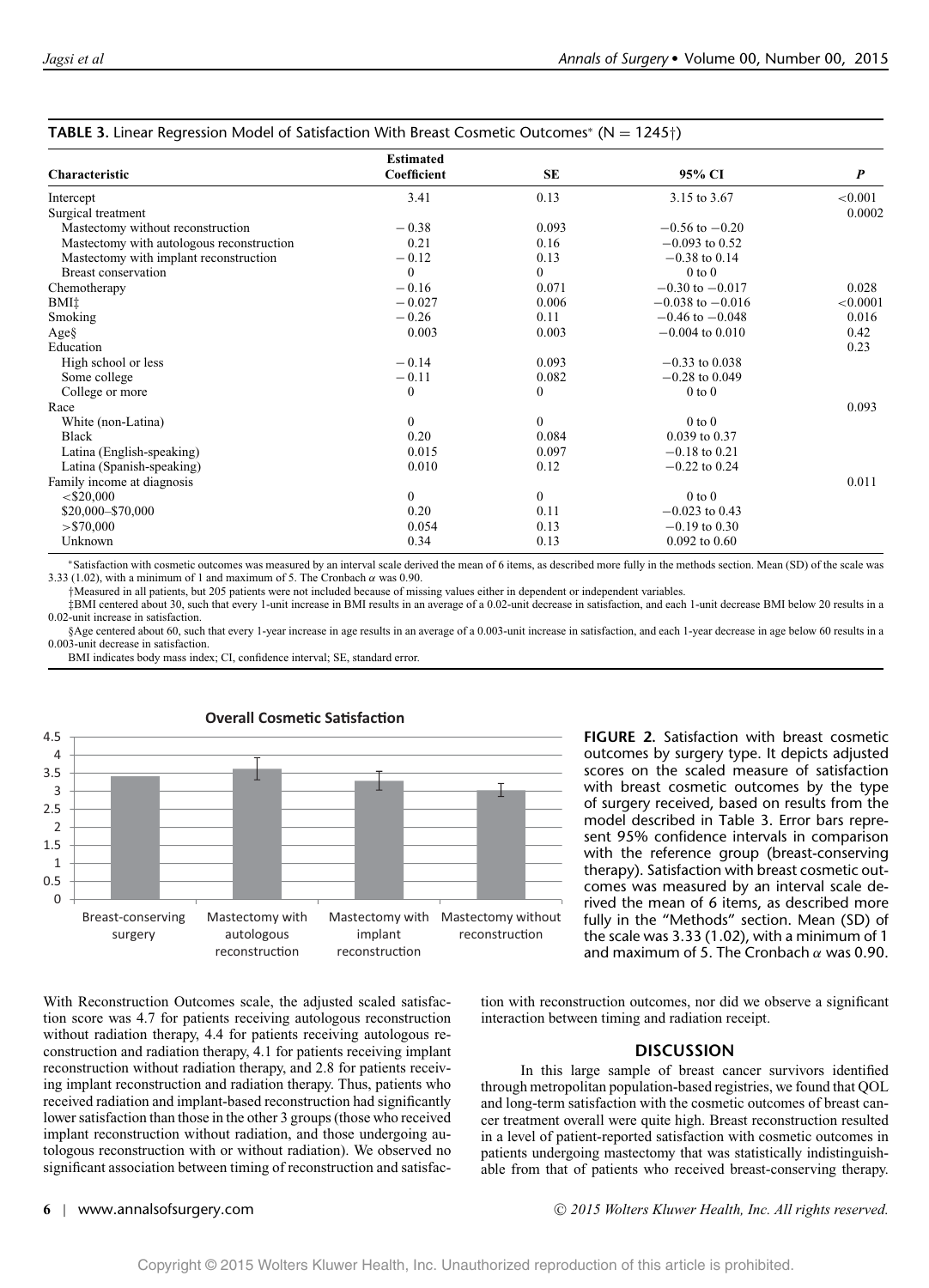|                                          | <b>Estimated</b> |              |                           |                  |
|------------------------------------------|------------------|--------------|---------------------------|------------------|
| Characteristic                           | Coefficient      | SE           | 95% CI                    | $\boldsymbol{P}$ |
| Intercept                                | 4.10             | 0.40         | 3.30 to 4.89              | < 0.001          |
| Reconstruction type and radiation status |                  |              |                           | < 0.001          |
| Autologous no radiation                  | 0.63             | 0.24         | $0.16$ to $1.11$          |                  |
| Autologous with radiation                | 0.29             | 0.27         | $-0.24$ to 0.82           |                  |
| Implant no radiation                     | $\theta$         | $\theta$     | $0$ to $0$                |                  |
| Implant with radiation                   | $-1.32$          | 0.34         | $-1.99$ to $-0.65$        |                  |
| Reconstruction timing                    |                  |              |                           | 0.997            |
| Immediate                                | 0.00             | $\theta$     | $0$ to $0$                |                  |
| Delayed                                  | $\Omega$         | 0.22         | $-0.43$ to 0.43           |                  |
| Age <sup><math>\uparrow</math></sup>     | $-0.03$          | 0.01         | $-0.05$ to $-0.01$        | 0.015            |
| Married/partnered                        | $-0.47$          | 0.20         | $-0.86$ to $-0.07$        | 0.021            |
| Education                                |                  |              |                           | 0.314            |
| High school or less                      | $-0.26$          | 0.24         | $-0.73$ to 0.22           |                  |
| Some college                             | $-0.33$          | 0.22         | $-0.76$ to 0.11           |                  |
| College or more                          | $\Omega$         | $\mathbf{0}$ | $0$ to $0$                |                  |
| Insurance                                |                  |              |                           | 0.033            |
| Medicare                                 | 0.83             | 0.62         | $-0.38$ to 2.05           |                  |
| Medicaid                                 | $-1.18$          | 0.57         | $-2.30 \text{ to } -0.06$ |                  |
| Other                                    | $-0.25$          | 0.28         | $-0.80$ to 0.30           |                  |
| None                                     | $\mathbf{0}$     | $\mathbf{0}$ | $0$ to $0$                |                  |

**TABLE 4.** Linear Regression Model of Satisfaction With Reconstruction Outcomes<sup>∗</sup> (N = 200†)

∗Satisfaction with reconstruction outcomes was measured by an interval scale derived by the mean of 5 items, as described more fully in the "Methods" section. Mean (SD) of the scale was 3.64 (1.27), with a minimum of 1 and maximum of 5. The Cronbach  $\alpha$  was 0.91.

†Measured in patients who received breast reconstruction; 22 patients were not included because of missing values in dependent or independent variables.

‡Age centered about 60, such that every 1-year increase in age results in an average of a 0.02-unit decrease in satisfaction, and each 1-year decrease in age below 60 years results in a 0.02-unit increase in satisfaction.

BMI indicates body mass index; CI, confidence interval; SE, standard error.

**FIGURE 3.** Satisfaction with outcomes of breast reconstruction by reconstruction type and receipt of radiation therapy. It depicts adjusted scores on the scaled measure of satisfaction with reconstruction outcomes, as measured in patients receiving breast reconstruction with various approaches, based on results from the model described in Table 4. Error bars represent 95% confidence intervals in comparison to the reference group (implant no radiation). Satisfaction with reconstruction outcomes was measured by an interval scale derived the mean of 5 items, as described more fully in the "Methods" section. Mean (SD) of the scale was 3.64 (1.27), with a minimum of 1 and maximum of 5. The Cronbach  $\alpha$  was 0.91.

6 5  $\overline{4}$  $\overline{3}$  $\overline{2}$  $\overline{1}$  $\Omega$ Autologous no radiation Autologous with Implant no radiation Implant with radiation radiation

Among patients undergoing breast reconstruction, satisfaction with outcomes of reconstruction at 4 years was higher in patients receiving autologous reconstruction and lower in patients receiving postmastectomy radiation therapy. Moreover, the differences in satisfaction between the locoregional treatment subgroups postmastectomy were substantial: patients who received autologous reconstruction without radiation reported on average that they were very satisfied (score 4.7/5), whereas those who received implants with radiation reported on average that they were dissatisfied (score 2.8).

Previous studies, primarily conducted in centers of excellence or in the context of clinical trials, have suggested that the vast majority of patients treated with breast-conserving therapy in those settings have good or excellent cosmetic outcomes.<sup>19</sup> The aesthetic results of breast conservation reflect the size and location of the surgical defect and scar and also late radiation changes to the skin.20–22 Breast edema, which results from both surgery and radiation therapy, resolves in time for most patients but may persist for years.23,24 Fibrosis, again due to the interplay of surgical wound healing and reaction to radiotherapy, tends to manifest 6 to 18 months after treatment and may progress over time.<sup>25</sup> Among patients who do experience significant asymmetry as a result of such changes, QOL has been shown to be reduced.26 Therefore, we found it particularly important in the current study to document the patient-reported QOL and cosmetic outcomes in a population of survivors treated in a broader variety of settings, at a time point after acute posttreatment changes have resolved. Our findings of high patient-reported satisfaction and few differences in QOL in this context are reassuring and do not support the notion that the recently observed increases in the rates of bilateral mastectomy for unilateral cancer are justified by poor cosmetic outcomes after breast-conserving therapy.

Our findings that the outcomes of breast reconstruction are similar to those of breast conservation, as experienced by patients treated in a variety of settings within 2 large and diverse metropolitan regions of the United States, are also reassuring. These findings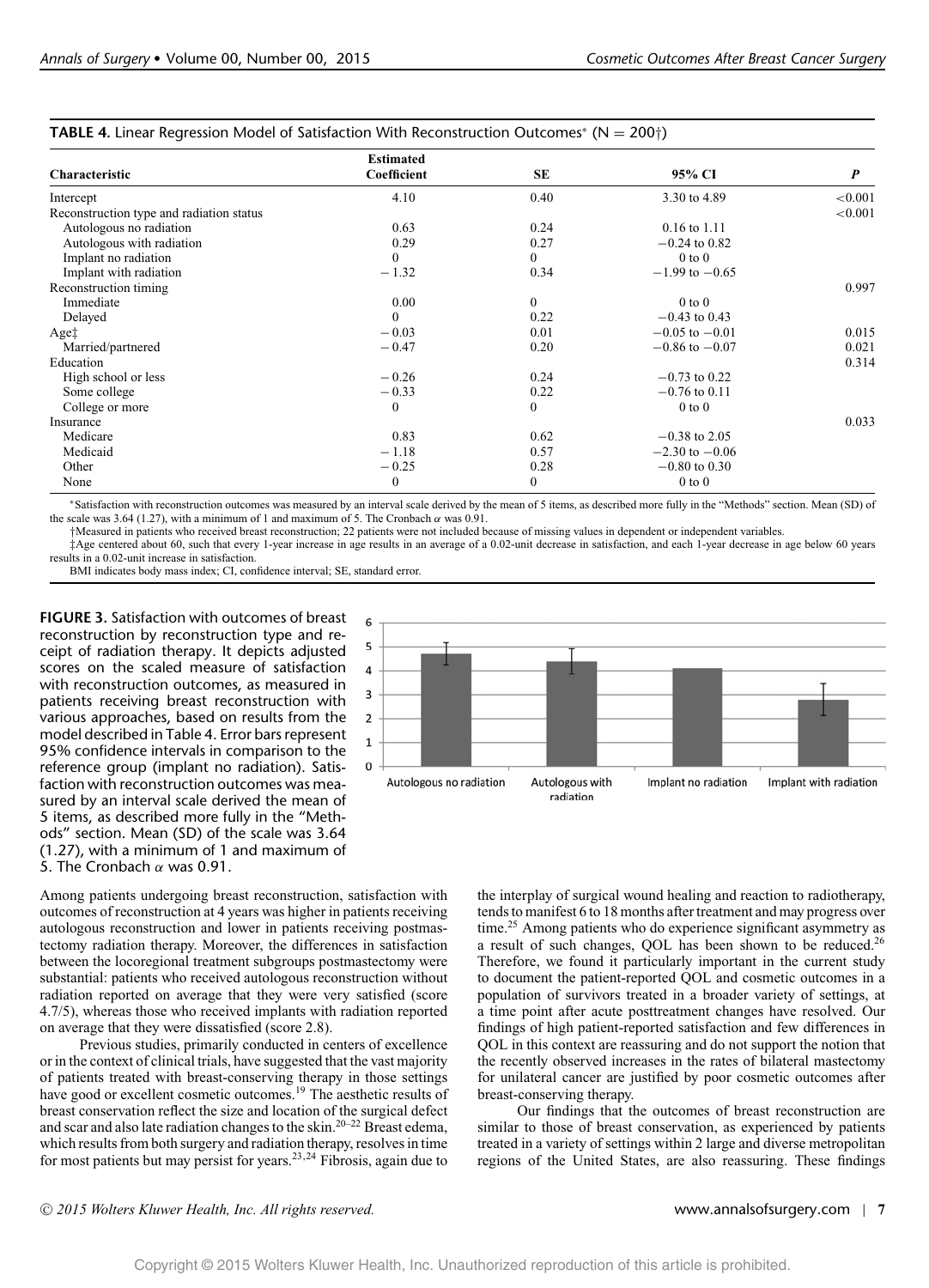complement existing literature seeking to identify best practices and approaches toward reconstruction. For example, in one of the only multicenter studies of reconstruction outcomes reported from a US sample, aesthetic satisfaction at 2 years was higher in patients who had received autologous tissue-based reconstruction rather than implant techniques<sup>15</sup> and these differences seemed to increase over time.<sup>27</sup> Our findings support the idea that the use of autologous techniques for reconstruction is associated with improved satisfaction. In addition, in a population where a minority of women had contralateral prophylactic mastectomy, the high level of satisfaction with cosmetic outcomes and lack of significant association between receipt of bilateral mastectomy and satisfaction support the findings of a single-institution patient survey, in which no differences in satisfaction were observed between patients undergoing unilateral and bilateral mastectomy,<sup>28</sup> suggesting that contralateral prophylactic mastectomy is not necessary to achieve a good cosmetic outcome with breast reconstruction.

The impact of radiation therapy on breast reconstruction is a subject of considerable interest.<sup>29,30</sup> Radiation toxicity, including skin changes, vascular compromise, and fibrosis, can compromise the viability and cosmesis of the reconstruction and may require repeated interventions for correction. Previous retrospective studies have suggested that regardless of the type of reconstruction, radiation compromises cosmetic outcomes.<sup>31–36</sup> Our results not only support this idea but also suggest that autologous techniques may mitigate some of the deleterious impact of radiotherapy on cosmetic outcomes. Taken together, this evidence supports counseling women in whom it is evident at the time of initial surgical evaluation that postmastectomy radiotherapy is likely to be necessary (those with a larger primary tumor or clinically positive nodes) about the potential for a suboptimal cosmetic outcome with reconstruction under this clinical scenario. Those who are candidates for breast conservation may reasonably choose to pursue that option instead.

The optimal approach to breast reconstruction in patients who do receive mastectomy and require postmastectomy radiotherapy for disease control continues to generate debate.<sup>37</sup> Complications in implant patients who receive radiotherapy include scarring, capsular contracture, infection, pain, skin necrosis, fibrosis, and impaired wound healing. $31-34$  Still, some institutions have reported excellent results using relatively uniform and carefully controlled approaches toward implant reconstruction in the setting of radiotherapy.38,39 Women undergoing radiation after autologous reconstruction face increased risks of fat necrosis, fibrosis, atrophy, and flap contracture.<sup>35,36</sup> However, some clinicians believe that patients receiving radiation therapy may have better outcomes after autologous reconstruction than after implants<sup>40</sup> and have demonstrated good outcomes with such approaches.<sup>41</sup> However, estimates of the frequency of complications with different techniques and different sequences of radiation and reconstructive procedures have varied widely between different institutional series, and there is considerable need for patientreported outcomes data from patients treated across practices in the community. The current study begins to address this need, and its findings suggest that autologous approaches may indeed be superior in patients who receive radiotherapy. Its findings also suggest, consistent with other studies on utilization of reconstruction, $42$  that autologous techniques may be used more frequently in patients receiving radiation therapy than those who do not, but a substantial proportion of patients receiving radiation therapy do receive implants.<sup>42</sup>

Nevertheless, it is also important to consider limitations of this study. Of note, the number of patients who received reconstruction in this sample was substantial but not extremely large. Therefore, the lack of an observation of a statistically significant interaction between radiation receipt and timing of reconstruction is not evidence of the absence of such an effect. Given the sample size, the power to detect interaction effects was limited, and there may well be a differential

impact of reconstruction timing in patients who received radiation therapy that this study was unable to detect. This does not, however, undercut the importance of findings such as the positive effect of autologous reconstruction on satisfaction, particularly in patients receiving radiotherapy. Still, given the number of patients receiving breast reconstruction in the overall sample, additional studies should be conducted to further validate these results. It is also important to note that as in all observational studies, associations may not indicate causation; however, given the impracticality of randomized trials to investigate these issues in the modern era, careful observational analysis may nevertheless yield insights. We have taken care to consider potential confounding factors and to obtain responses from a broad and more generalizable population than that achieved in singleinstitution studies. We cannot, however, control for the possibility that women electing breast reconstruction may have had greater baseline dissatisfaction with their breast size or shape.

# **CONCLUSIONS**

The findings of this study provide reassuring evidence that QOL and satisfaction with cosmetic outcomes among breast cancer survivors overall are high. These results suggest that breast reconstruction allows patients undergoing mastectomy to have long-term satisfaction similar to that of patients undergoing breast conservation. Our findings regarding the deleterious impact of radiation on satisfaction after breast reconstruction may have implications for patient decision making, and the potential impact of autologous reconstruction in mitigating this effect merits further confirmation in independent, multicenter data sets. Patients' decisions about whether to pursue reconstruction and the specific type and timing of reconstruction should ideally be informed by rigorous, multicenter outcomes data such as those provided in this study.

# **ACKNOWLEDGMENTS**

*The authors thank their project staff for the outstanding work: Barbara Salem, MS, MSW, and Ashley Gay, BA (University of Michigan); Ain Boone, BA, Cathey Boyer, MSA, and Deborah Wilson, BA (Wayne State University); and Alma Acosta, Mary Lo, MS, Norma Caldera, Marlene Caldera, and Maria Isabel Gaeta (University of Southern California). All of these individuals received compensation for their assistance. The authors also thank the American College of Surgeons Commission on Cancer (David Winchester, MD, and Connie Bura) and the National Cancer Institute Outcomes Branch (Neeraj Arora, PhD, and Steven Clauser, PhD) for their support. The authors acknowledge with gratitude the patients with breast cancer who responded to the survey.*

*This was a complex multidisciplinary study that required the intellectual input from specialists from many relevant disciplines (requiring 9 authors), including radiation oncology (Dr Jagsi), biostatistics (Dr Li), general surgery (Dr Morrow), quality of life (Dr Janz), plastic surgery (Dr Alderman), epidemiology (Dr Graff), epidemiology (Dr Hamilton), internal medicine (Dr Katz), and decision science (Hawley). All authors participated in the conception and design of this study; Drs Graff and Hamilton acquired data. Dr Jagsi drafted the manuscript, and all other participated in revising critically for important intellectual content. All authors have given final approval of the final version submitted for publication.*

# **REFERENCES**

- 1. Early Breast Cancer Trialists' Collaborative Group. Effects of radiotherapy and surgery in early breast cancer: an overview of the randomized trials. *N Engl J Med.* 1995;333:1444–1455.
- 2. Morrow M, Jagsi R, Alderman AK, et al. Surgeon recommendations and receipt of mastectomy for treatment of breast cancer. *JAMA.* 2009;302:1551–1556.